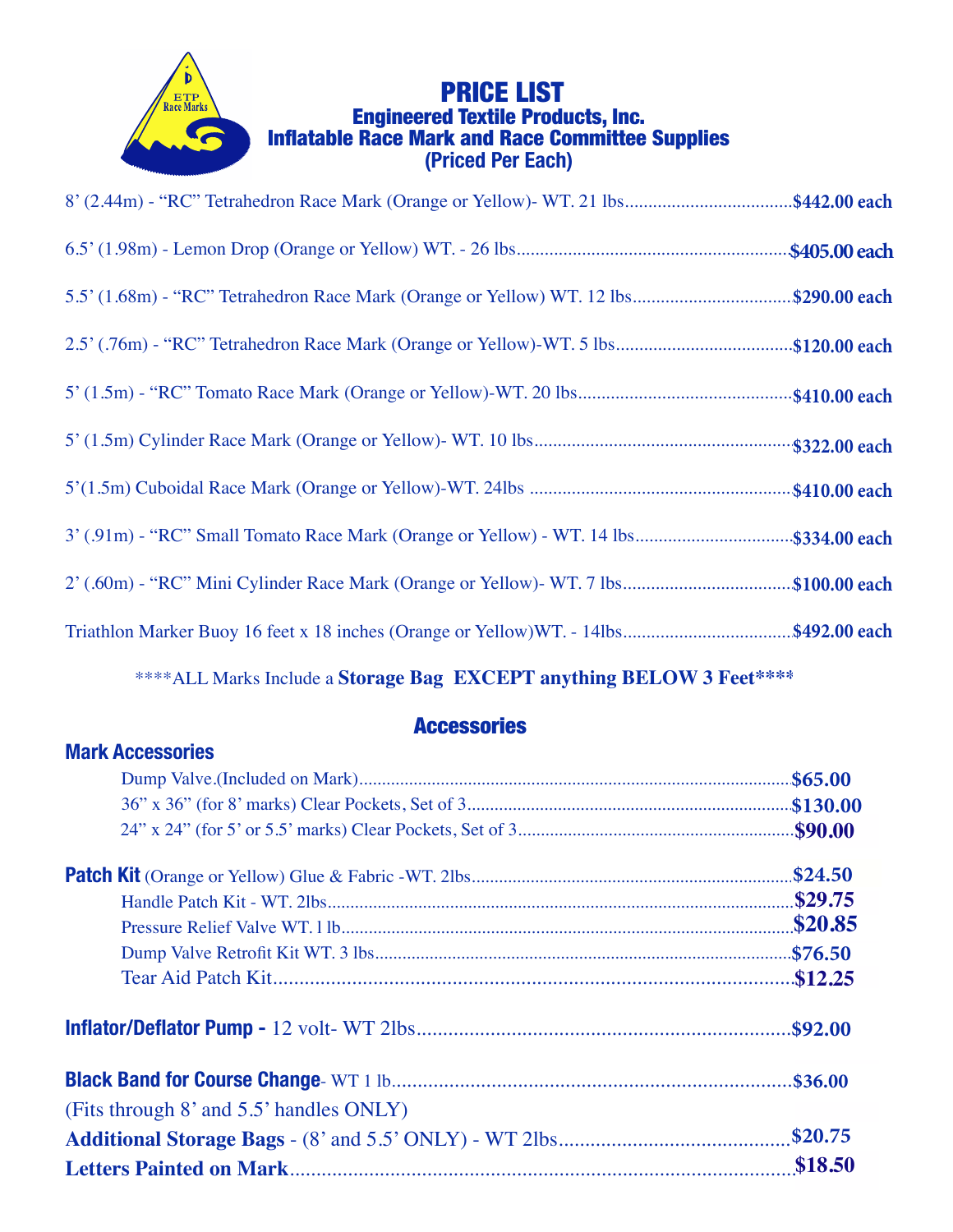## **PRICE LIST<br>Engineered Textile Products, Inc.<br>Race Committee Supplies<br>(Priced Per Each)** G

|                   |                                   | (Red, blue, yellow, white, orange, green, black and green triangle)                                             |            |
|-------------------|-----------------------------------|-----------------------------------------------------------------------------------------------------------------|------------|
|                   |                                   |                                                                                                                 |            |
|                   |                                   |                                                                                                                 |            |
|                   |                                   |                                                                                                                 |            |
|                   |                                   |                                                                                                                 |            |
|                   |                                   |                                                                                                                 |            |
|                   |                                   |                                                                                                                 |            |
|                   |                                   | Race Committee Flags (Nylon - Blue Field with White "RC") - WT 1 lbs.                                           |            |
|                   |                                   |                                                                                                                 |            |
|                   |                                   |                                                                                                                 |            |
|                   |                                   |                                                                                                                 |            |
|                   |                                   |                                                                                                                 |            |
|                   |                                   |                                                                                                                 |            |
|                   |                                   | <b>Auxiliary Race Committee Flag(Nylon - Yellow Field with White "RC")</b>                                      |            |
|                   |                                   |                                                                                                                 |            |
|                   |                                   |                                                                                                                 |            |
|                   |                                   | <b>Officer's Flags:</b> For Commodore, Vice Commodore, Rear Commodore, Past Commodore, Fleet Captain, Treasurer |            |
|                   |                                   | and Secretary. (Other custom flags available)                                                                   |            |
|                   |                                   |                                                                                                                 |            |
|                   |                                   |                                                                                                                 |            |
|                   |                                   | <b>Race Officer Flags:</b> For Judges, Umpire, Jury (Black Letters on white background)                         |            |
|                   |                                   |                                                                                                                 |            |
|                   |                                   |                                                                                                                 |            |
|                   | <b>Race Committee Code Flags:</b> | Size 3 are stocked item: Other sizes may require special order                                                  |            |
| Size 0            | <b>26 Alphabet Flags</b>          |                                                                                                                 | \$28.00    |
|                   | <b>11 Pennants</b>                |                                                                                                                 | \$440.00   |
|                   | <b>3 Substitute</b>               |                                                                                                                 |            |
| Size <sub>3</sub> | <b>26 Alphabet Flags</b>          |                                                                                                                 | \$33.00    |
|                   | <b>11 Pennants</b>                |                                                                                                                 | \$738.00   |
|                   | <b>3 Substitute</b>               |                                                                                                                 |            |
| Size 7            | <b>26 Alphabet Flags</b>          |                                                                                                                 | \$35.00    |
|                   | <b>11 Pennants</b>                |                                                                                                                 | \$1,116.00 |
|                   | <b>3 Substitute</b>               |                                                                                                                 |            |
| Size 10           | <b>26 Alphabet Flags</b>          |                                                                                                                 | \$48.00    |
|                   | <b>11 Pennants</b>                |                                                                                                                 |            |
|                   | <b>3 Substitute</b>               |                                                                                                                 |            |
|                   |                                   | ***Nylon Flags with stitched in rope distance line ash toggles. Grommets can be substituted                     |            |
|                   |                                   | for \$2.00/flag extra. $***$                                                                                    |            |